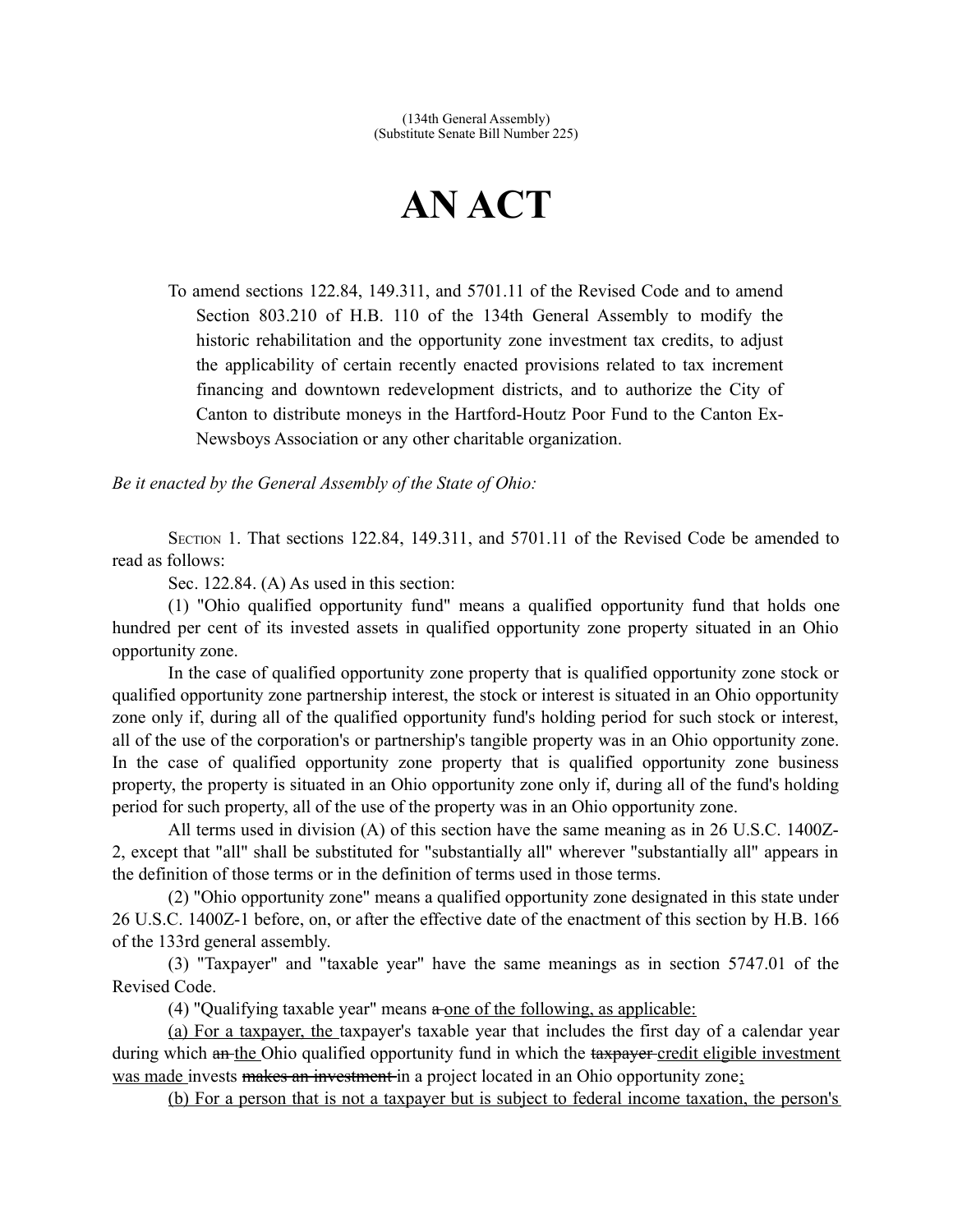federal taxable year that includes the first day of a calendar year during which an Ohio qualified opportunity fund in which the credit eligible investment was made invests in a project located in an Ohio opportunity zone;

(c) For any other person, the calendar year during which an Ohio qualified opportunity fund in which the credit eligible investment was made invests in a project located in an Ohio opportunity zone.

(5) "Business day" means a day of the week excluding Saturday, Sunday, and a legal holiday as defined under section 1.14 of the Revised Code.

(6) "Investment period" means the six-month period from the first day of January to the thirtieth day of June, or from the first day of July to the thirty-first day of December.

(B) A taxpayer person that invests in one or more Ohio qualified opportunity funds may apply to the director of development for a nonrefundable credit against the tax levied under section 5747.02 of the Revised Code. The application shall be made on forms prescribed by the director. The director shall accept and review applications submitted under this section during two annual periods, the first of which begins on or after the first tenth day of January and on or before ends after the first day of February of each year, and the second of which begins on the tenth day of July and ends after the first day of August. If any of those dates fall on a day that is not a business day, then the application period begins on or ends after the next business day, as applicable. The credit shall equal ten per cent of the amount of the taxpayer's person's investment in the fund that the fund invested during the immediately preceding calendar year investment period in projects located in Ohio opportunity zones.

The taxpayer person shall include the following information with the taxpayer's person's application:

(1) The amount of the taxpayer's person's investment in Ohio qualified opportunity funds during the taxpayer's person's qualifying taxable year, arranged according to the amount invested in each such fund if the taxpayer person invested in more than one such fund;

(2) A statement from an employee or officer of each Ohio qualified opportunity fund identified by the taxpayer person under division (B)(1) of this section certifying the amount of the taxpayer's person's investment in the fund and the amount of that investment the fund invested in projects located in Ohio opportunity zones during the immediately preceding calendar yearinvestment period. The statement shall describe each project funded by the investment and state each project's location and the portion of the taxpayer's person's investment invested in each such project. Unless the fund demonstrates otherwise to the director's satisfaction, the amount of a taxpayer's person's investment that the fund invested in a project located in an Ohio opportunity zone equals the same proportion of the amount of the fund's investment in the project as the taxpayer's person's investment in the fund bears to the total investment by all investors in that fund on the date the fund makes the investment in the project.

The director shall review and process applications in the order in which applications are received.

 $(C)(1)$  Subject to division  $(C)(2)$  of this section, if the director determines that the applicant qualifies for a credit under this section, the director shall issue, within sixty days after the receipt of a complete application under division (B) of this sectionlast day on which an application may be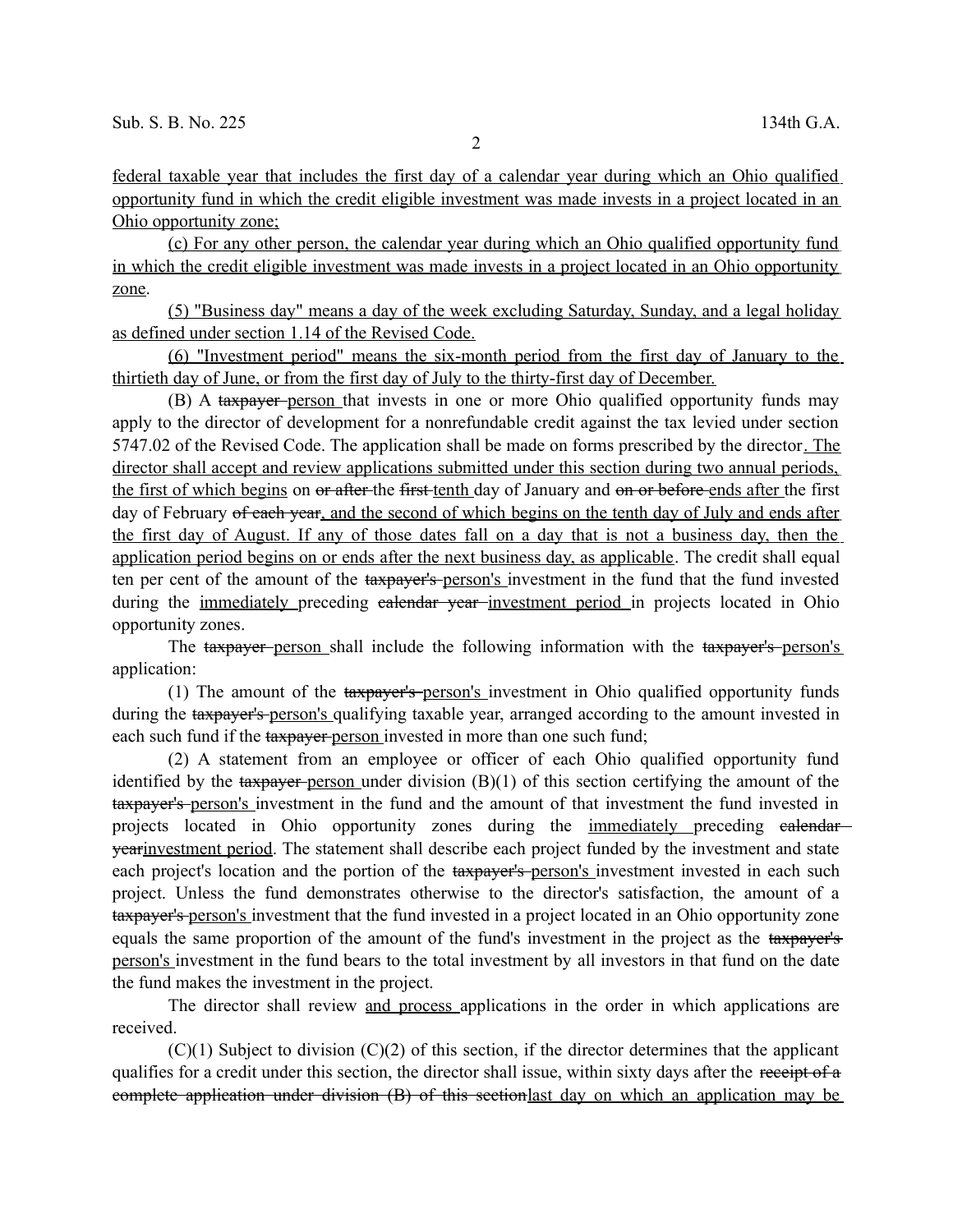submitted for that application period, a tax credit certificate to the taxpayer-person identified with a unique number and listing the amount of credit the director determines the taxpayer is eligible to claimbe claimed or transferred.

(2) The total amount of tax credits issued by the director shall not issue certificates in a total amount that would cause the tax credits claimed in exceed:

(a) Seventy-five million dollars for the fiscal biennium beginning July 1, 2021, and ending June 30, 2023;

(b) Fifty million dollars any for fiscal year 2024;

(c) Twenty-five million dollars for each fiscal biennium to exceed fifty million dollarsyear thereafter. The

The director shall not issue certificates to a single applicant in any fiscal biennium in an amount that exceeds two million dollars.

The director may not issue a certificate under this section on the basis of any investment for which a small business investment certificate has been issued under section 122.86 of the Revised Code.

(3) The credit may be claimed by a taxpayer for the taxpayer's qualifying taxable year or the next ensuing taxable year. The taxpayer shall claim the credit in the order prescribed by section 5747.98 of the Revised Code. Any unused amount may be carried forward for the following five taxable years. If the certificate is issued to a pass-through entity for an investment by the entity, any taxpayer that is a direct or indirect investor in the pass-through entity on the last day of the entity's qualifying taxable year may claim the taxpayer's proportionate or distributive share of the credit against the taxpayer's aggregate amount of tax levied under that section. A person that is not a taxpayer shall not claim the credit but if the person is the applicant to which the certificate was initially issued, the person may transfer the right to claim the credit under division (E) of this section.

(D) A taxpayer claiming a credit under this section shall submit a copy of the certificate with the taxpayer's return or report.

(E) A taxpayer person that holds an a wholly or partially unclaimed certificate issued under this section may transfer the right to claim all or part of the remaining credit to any other person. To effectuate the transfer, the transferor must notify the tax commissioner, in writing, that the taxpayer transferor is transferring the right to claim the all or part of the remaining credit stated on the certificate. The taxpayer transferor shall identify in that notification the certificate's number-and, the name and the tax identification number of the transferee, the amount of remaining credit transferred to the transferee, and, if applicable, the amount of remaining credit retained by the transferor. Pursuant to division–The transferee may claim the amount of credit received under this division pursuant to and in the manner required under divisions  $(C)(3)$  and  $(D)$  of this section, the transferee may claim the credit stated on the certificate, subject to the limitations of this section. A transferee Transferring a credit under this division does not extend the taxable years in which the credit may be claimed or number of years for which the unclaimed credit amount may be carried forward under division  $(C)(3)$  of this section.

Any person to which a credit has been transferred under this division may not-transfer the right to claim the all or part of the transferred credit amount to any other person, in the same manner prescribed by this division for the initial transfer, including that any such transfer be reported by the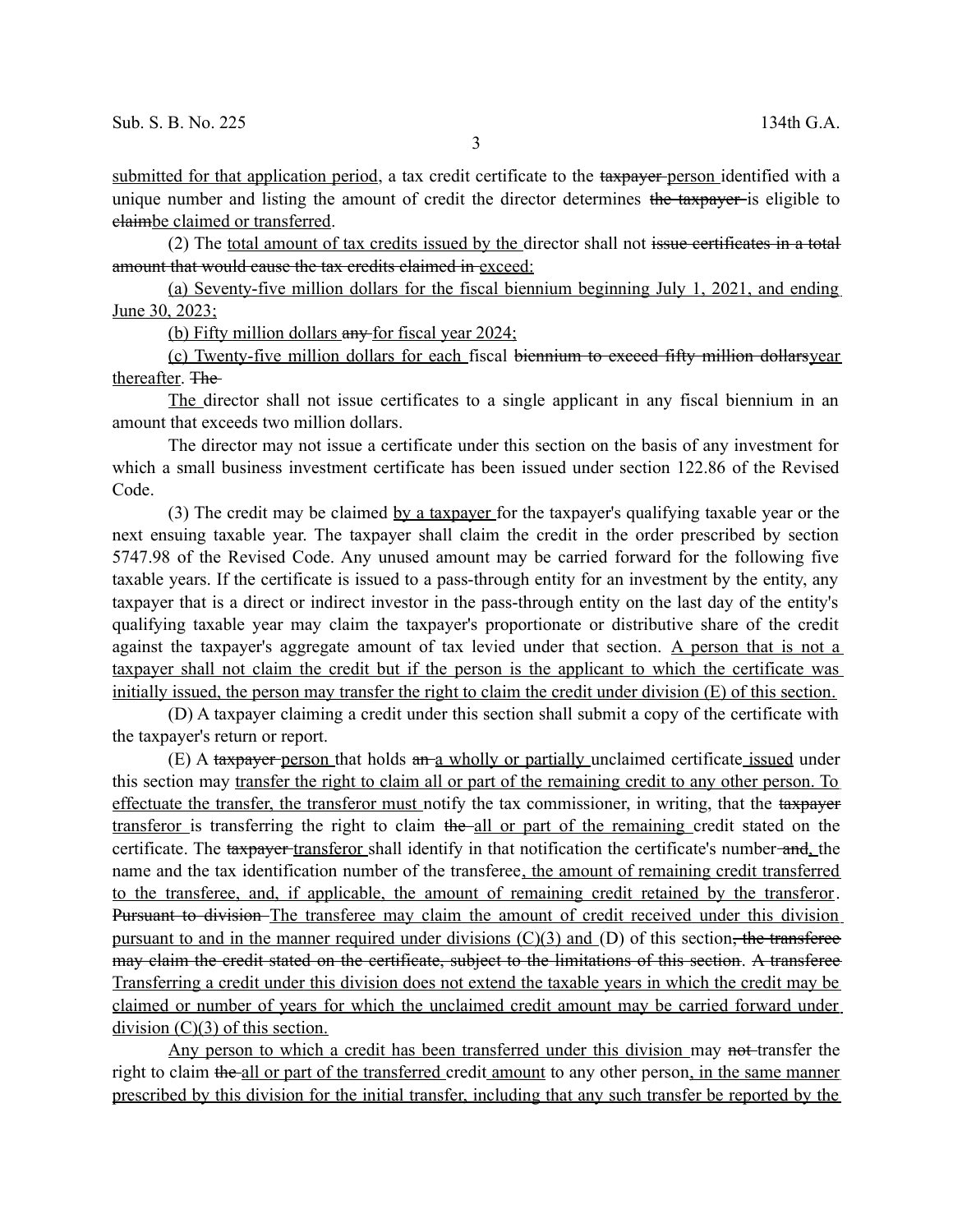transferor to the tax commissioner as described in this division.

(F) On or before the first day of August each year, the director of development shall submit a report to the governor, the president and minority leader of the senate, and the speaker and minority leader of the house of representatives on the tax credit program authorized under this section. The report shall include the following information:

(1) The number of projects funded by investments for which a tax credit application was submitted under this section during the preceding year, the Ohio opportunity zone in which each such project is located, the number of projects funded by investments for which certificates were allocated during the preceding year, a description of each such project, and the composition of an Ohio qualified opportunity fund's investments in each project funded by investments for which a tax credit application was submitted under this section;

(2) The number of taxpayers persons that invested in an Ohio qualified opportunity fund and applied for a tax credit based on the fund's investment in a project during the preceding year, the name of the fund in which each such investment was made, the number of taxpayers persons allocated a credit for such investments under this section, and the dollar amount of those credits;

(3) A map that shows the location of each Ohio opportunity zone and that indicates which zones include existing or pending projects that are, or will be, funded by tax credit-eligible investments.

Sec. 149.311. (A) As used in this section:

(1) "Historic building" means a building, including its structural components, that is located in this state and that is either individually listed on the national register of historic places under 16 U.S.C. 470a, located in a registered historic district, and certified by the state historic preservation officer as being of historic significance to the district, or is individually listed as an historic landmark designated by a local government certified under 16 U.S.C. 470a(c).

(2) "Qualified rehabilitation expenditures" means expenditures paid or incurred during the rehabilitation period, and before and after that period as determined under 26 U.S.C. 47, by an owner or qualified lessee of an historic building to rehabilitate the building. "Qualified rehabilitation expenditures" includes architectural or engineering fees paid or incurred in connection with the rehabilitation, and expenses incurred in the preparation of nomination forms for listing on the national register of historic places. "Qualified rehabilitation expenditures" does not include any of the following:

(a) The cost of acquiring, expanding, or enlarging an historic building;

(b) Expenditures attributable to work done to facilities related to the building, such as parking lots, sidewalks, and landscaping;

(c) New building construction costs.

(3) "Owner" of an historic building means a person holding the fee simple interest in the building. "Owner" does not include the state or a state agency, or any political subdivision as defined in section 9.23 of the Revised Code.

(4) "Qualified lessee" means a person subject to a lease agreement for an historic building and eligible for the federal rehabilitation tax credit under 26 U.S.C. 47. "Qualified lessee" does not include the state or a state agency or political subdivision as defined in section 9.23 of the Revised Code.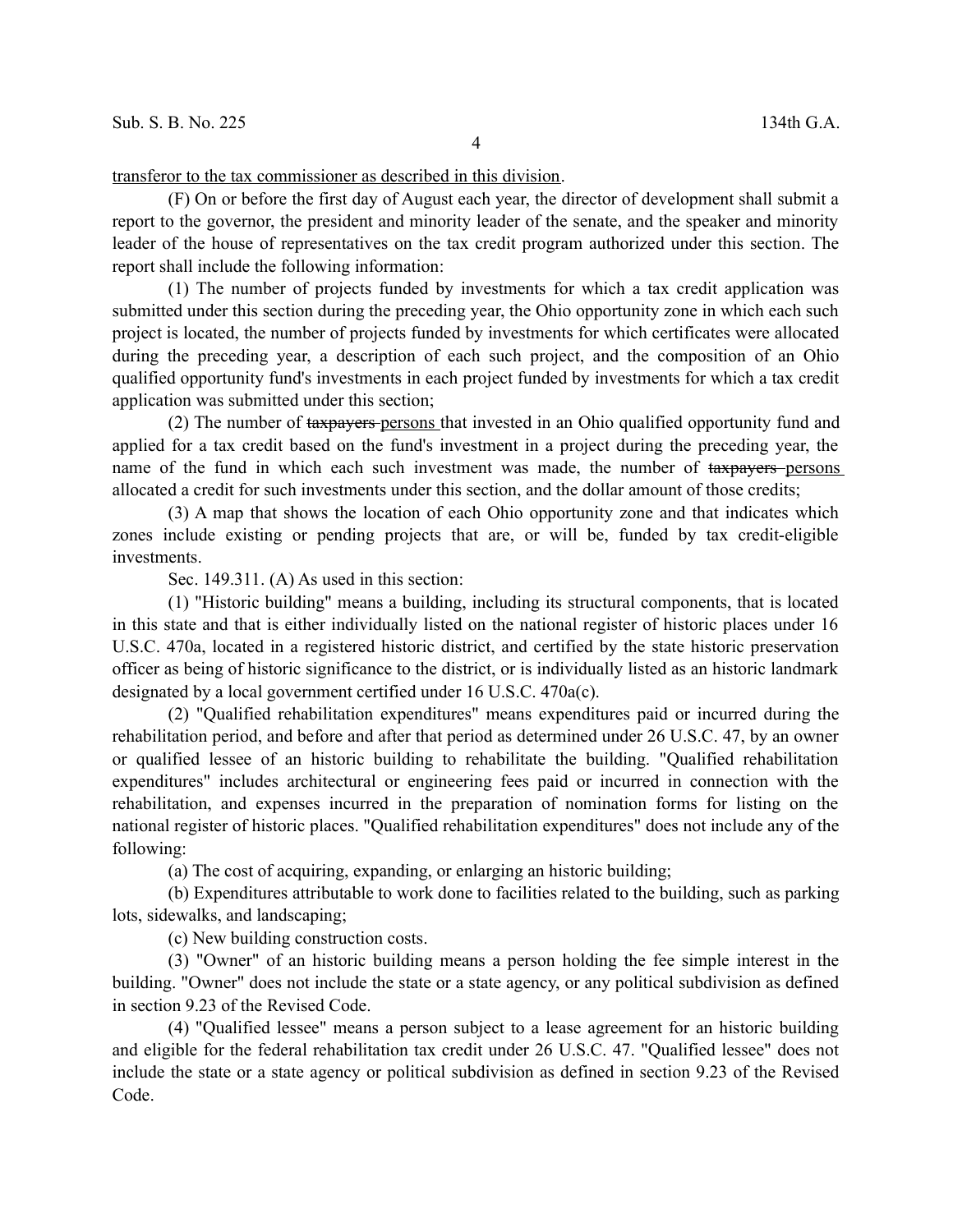(5) "Certificate owner" means the owner or qualified lessee of an historic building to which a rehabilitation tax credit certificate was issued under this section.

(6) "Registered historic district" means an historic district listed in the national register of historic places under 16 U.S.C. 470a, an historic district designated by a local government certified under 16 U.S.C. 470a(c), or a local historic district certified under 36 C.F.R. 67.8 and 67.9.

(7) "Rehabilitation" means the process of repairing or altering an historic building or buildings, making possible an efficient use while preserving those portions and features of the building and its site and environment that are significant to its historic, architectural, and cultural values.

(8) "Rehabilitation period" means one of the following:

(a) If the rehabilitation initially was not planned to be completed in stages, a period chosen by the owner or qualified lessee not to exceed twenty-four months during which rehabilitation occurs;

(b) If the rehabilitation initially was planned to be completed in stages, a period chosen by the owner or qualified lessee not to exceed sixty months during which rehabilitation occurs. Each stage shall be reviewed as a phase of a rehabilitation as determined under 26 C.F.R. 1.48-12 or a successor to that section.

(9) "State historic preservation officer" or "officer" means the state historic preservation officer appointed by the governor under 16 U.S.C. 470a.

(10) "Catalytic project" means the rehabilitation of an historic building, the rehabilitation of which will foster economic development within two thousand five hundred feet of the historic building.

(B) The owner or qualified lessee of an historic building may apply to the director of development for a rehabilitation tax credit certificate for qualified rehabilitation expenditures paid or incurred by such owner or qualified lessee after April 4, 2007, for rehabilitation of an historic building. If the owner of an historic building enters a pass-through agreement with a qualified lessee for the purposes of the federal rehabilitation tax credit under 26 U.S.C. 47, the qualified rehabilitation expenditures paid or incurred by the owner after April 4, 2007, may be attributed to the qualified lessee.

The form and manner of filing such applications shall be prescribed by rule of the director. Each application shall state the amount of qualified rehabilitation expenditures the applicant estimates will be paid or incurred and shall indicate whether the historic building was used as a theater before, and is intended to be used as a theater after, the rehabilitation. The director may require applicants to furnish documentation of such estimates.

The director, after consultation with the tax commissioner and in accordance with Chapter 119. of the Revised Code, shall adopt rules that establish all of the following:

(1) Forms and procedures by which applicants may apply for rehabilitation tax credit certificates;

(2) Criteria for reviewing, evaluating, and approving applications for certificates within the limitations under division (D) of this section, criteria for assuring that the certificates issued encompass a mixture of high and low qualified rehabilitation expenditures, and criteria for issuing certificates under division  $(C)(3)(b)$  of this section;

(3) Eligibility requirements for obtaining a certificate under this section;

5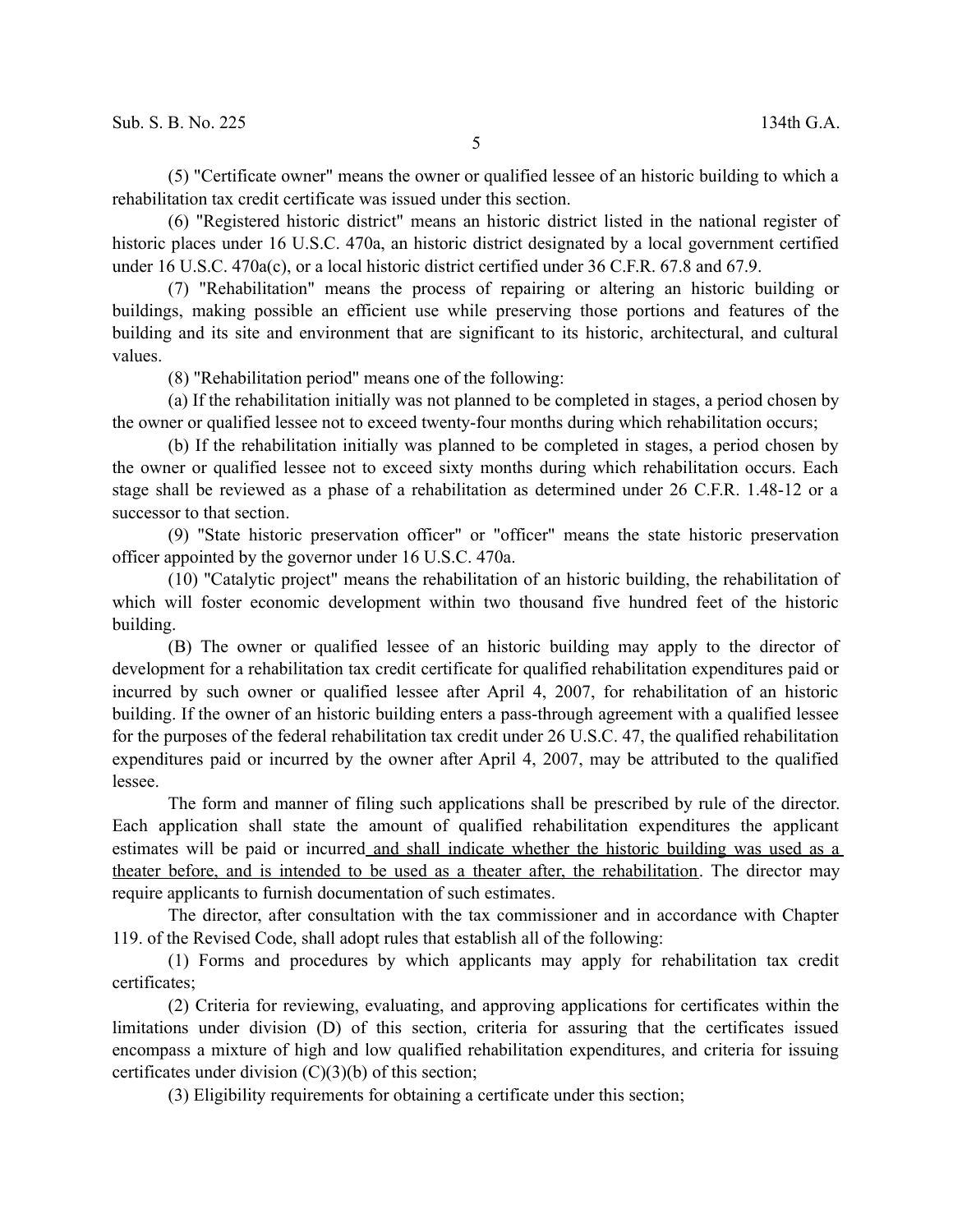(4) The form of rehabilitation tax credit certificates;

(5) Reporting requirements and monitoring procedures;

(6) Procedures and criteria for conducting cost-benefit analyses of historic buildings that are the subjects of applications filed under this section. The purpose of a cost-benefit analysis shall be to determine whether rehabilitation of the historic building will result in a net revenue gain in state and local taxes once the building is used.

(7) Any other rules necessary to implement and administer this section.

(C) The director shall review the applications with the assistance of the state historic preservation officer and determine whether all of the following criteria are met:

(1) That the building that is the subject of the application is an historic building and the applicant is the owner or qualified lessee of the building;

(2) That the rehabilitation will satisfy standards prescribed by the United States secretary of the interior under 16 U.S.C. 470, et seq., as amended, and 36 C.F.R. 67.7 or a successor to that section;

(3) That receiving a rehabilitation tax credit certificate under this section is a major factor in:

(a) The applicant's decision to rehabilitate the historic building; or

(b) To increase the level of investment in such rehabilitation.

An applicant shall demonstrate to the satisfaction of the state historic preservation officer and director that the rehabilitation will satisfy the standards described in division (C)(2) of this section before the applicant begins the physical rehabilitation of the historic building.

 $(D)(1)$  If the director determines that an application meets the criteria in divisions  $(C)(1)$ ,  $(2)$ , and (3) of this section, the director shall conduct a cost-benefit analysis for the historic building that is the subject of the application to determine whether rehabilitation of the historic building will result in a net revenue gain in state and local taxes once the building is used. The director shall consider the results of the cost-benefit analysis in determining whether to approve the application. The director shall also consider the potential economic impact and the regional distributive balance of the credits throughout the state. The director may approve an application only after completion of the costbenefit analysis.

(2) A rehabilitation tax credit certificate shall not be issued for an amount greater than the estimated amount furnished by the applicant on the application for such certificate and approved by the director. The director shall not approve more than a total of one hundred twenty million dollars of rehabilitation tax credits for each of fiscal years 2023 and 2024, and sixty million dollars of rehabilitation tax credits per-for each fiscal year thereafter but the director may reallocate unused tax credits from a prior fiscal year for new applicants and such reallocated credits shall not apply toward the dollar limit of this division.

(3) For rehabilitations with a rehabilitation period not exceeding twenty-four months as provided in division (A)(8)(a) of this section, a rehabilitation tax credit certificate shall not be issued before the rehabilitation of the historic building is completed.

(4) For rehabilitations with a rehabilitation period not exceeding sixty months as provided in division (A)(8)(b) of this section, a rehabilitation tax credit certificate shall not be issued before a stage of rehabilitation is completed. After all stages of rehabilitation are completed, if the director cannot determine that the criteria in division (C) of this section are satisfied for all stages of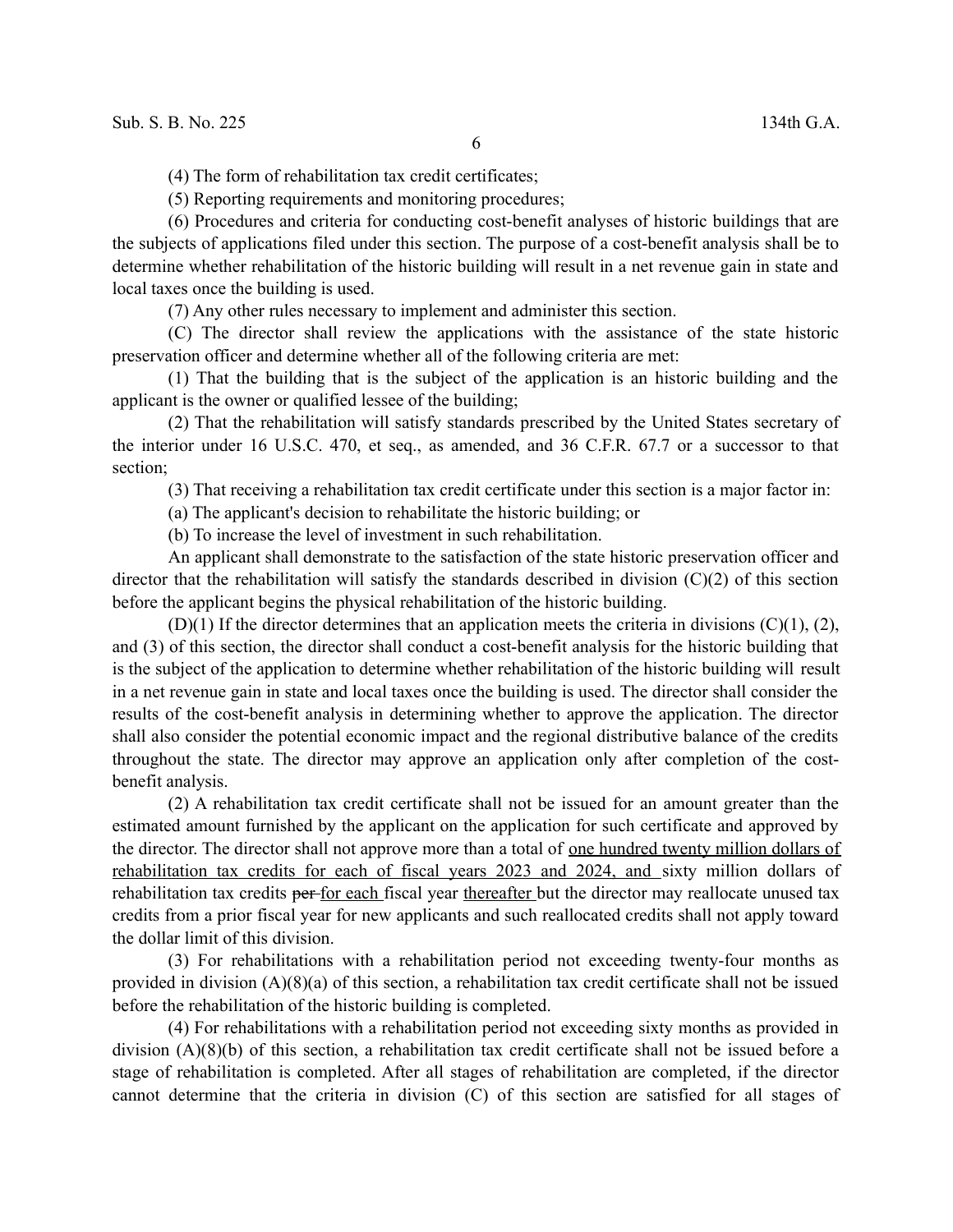rehabilitations, the director shall certify this finding to the tax commissioner, and any rehabilitation tax credits received by the applicant shall be repaid by the applicant and may be collected by assessment as unpaid tax by the commissioner.

(5) The director shall require the applicant to provide a third-party cost certification by a certified public accountant of the actual costs attributed to the rehabilitation of the historic building when qualified rehabilitation expenditures exceed two hundred thousand dollars.

If an applicant whose application is approved for receipt of a rehabilitation tax credit certificate fails to provide to the director sufficient evidence of reviewable progress, including a viable financial plan, copies of final construction drawings, and evidence that the applicant has obtained all historic approvals within twelve months after the date the applicant received notification of approval, and if the applicant fails to provide evidence to the director that the applicant has secured and closed on financing for the rehabilitation within eighteen months after receiving notification of approval, the director may rescind the approval of the application. The director shall notify the applicant if the approval has been rescinded. Credits that would have been available to an applicant whose approval was rescinded shall be available for other qualified applicants. Nothing in this division prohibits an applicant whose approval has been rescinded from submitting a new application for a rehabilitation tax credit certificate.

(6) The director may approve the application of, and issue a rehabilitation tax credit certificate to, the owner of a catalytic project, provided the application otherwise meets the criteria described in divisions (C) and (D) of this section. The director may not approve more than one application for a rehabilitation tax credit certificate under division (D)(6) of this section during each state fiscal biennium. The director shall not approve an application for a rehabilitation tax credit certificate under division (D)(6) of this section during the state fiscal biennium beginning July 1, 2017, or during any state fiscal biennium thereafter. The director shall consider the following criteria in determining whether to approve an application for a certificate under division  $(D)(6)$  of this section:

(a) Whether the historic building is a catalytic project;

(b) The effect issuance of the certificate would have on the availability of credits for other applicants that qualify for a credit certificate within the credit dollar limit described in division (D)(2) of this section;

(c) The number of jobs, if any, the catalytic project will create.

(7)(a) The owner or qualified lessee of a historic building may apply for a rehabilitation tax credit certificate under both divisions  $(B)$  and  $(D)(6)$  of this section. In such a case, the director shall consider each application at the time the application is submitted.

(b) The director shall not issue more than one certificate under this section with respect to the same qualified rehabilitation expenditures.

(8) The director shall give consideration for tax credits awarded under this section to rehabilitations of historic buildings used as a theater before, and intended to be used as a theater after, the rehabilitation. In determining whether to approve an application for such a rehabilitation, the director shall consider the extent to which the rehabilitation will increase attendance at the theater and increase the theater's gross revenue.

(E) Issuance of a certificate represents a finding by the director of the matters described in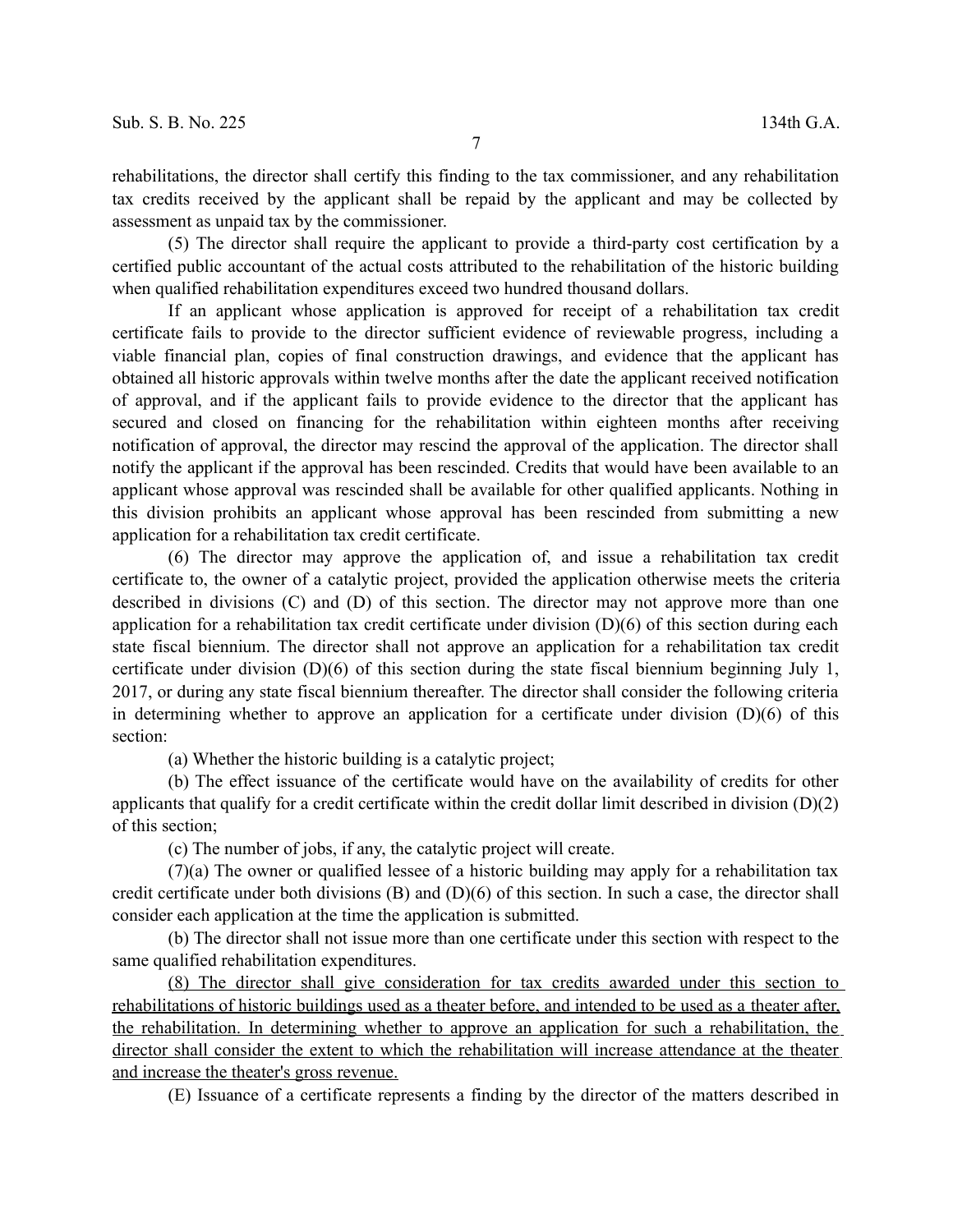divisions  $(C)(1)$ ,  $(2)$ , and  $(3)$  of this section only; issuance of a certificate does not represent a verification or certification by the director of the amount of qualified rehabilitation expenditures for which a tax credit may be claimed under section 5725.151, 5725.34, 5726.52, 5729.17, 5733.47, or 5747.76 of the Revised Code. The amount of qualified rehabilitation expenditures for which a tax credit may be claimed is subject to inspection and examination by the tax commissioner or employees of the commissioner under section 5703.19 of the Revised Code and any other applicable law. Upon the issuance of a certificate, the director shall certify to the tax commissioner, in the form and manner requested by the tax commissioner, the name of the applicant, the amount of qualified rehabilitation expenditures shown on the certificate, and any other information required by the rules adopted under this section.

(F)(1) On or before the first day of August each year, the director and tax commissioner jointly shall submit to the president of the senate and the speaker of the house of representatives a report on the tax credit program established under this section and sections 5725.151, 5725.34, 5726.52, 5729.17, 5733.47, and 5747.76 of the Revised Code. The report shall present an overview of the program and shall include information on the number of rehabilitation tax credit certificates issued under this section during the preceding fiscal year, an update on the status of each historic building for which an application was approved under this section, the dollar amount of the tax credits granted under sections 5725.151, 5725.34, 5726.52, 5729.17, 5733.47, and 5747.76 of the Revised Code, and any other information the director and commissioner consider relevant to the topics addressed in the report.

(2) On or before December 1, 2015, the director and tax commissioner jointly shall submit to the president of the senate and the speaker of the house of representatives a comprehensive report that includes the information required by division  $(F)(1)$  of this section and a detailed analysis of the effectiveness of issuing tax credits for rehabilitating historic buildings. The report shall be prepared with the assistance of an economic research organization jointly chosen by the director and commissioner.

(G) There is hereby created in the state treasury the historic rehabilitation tax credit operating fund. The director is authorized to charge reasonable application and other fees in connection with the administration of tax credits authorized by this section and sections 5725.151, 5725.34, 5726.52, 5729.17, 5733.47, and 5747.76 of the Revised Code. Any such fees collected shall be credited to the fund and used to pay reasonable costs incurred by the department of development in administering this section and sections 5725.151, 5725.34, 5726.52, 5729.17, 5733.47, and 5747.76 of the Revised Code.

The Ohio historic preservation office is authorized to charge reasonable fees in connection with its review and approval of applications under this section. Any such fees collected shall be credited to the fund and used to pay administrative costs incurred by the Ohio historic preservation office pursuant to this section.

(H) Notwithstanding sections 5725.151, 5725.34, 5726.52, 5729.17, 5733.47, and 5747.76 of the Revised Code, the certificate owner of a tax credit certificate issued under division (D)(6) of this section may claim a tax credit equal to twenty-five per cent of the dollar amount indicated on the certificate for a total credit of not more than twenty-five million dollars. The credit claimed by such a certificate owner for any calendar year, tax year, or taxable year under section 5725.151, 5725.34,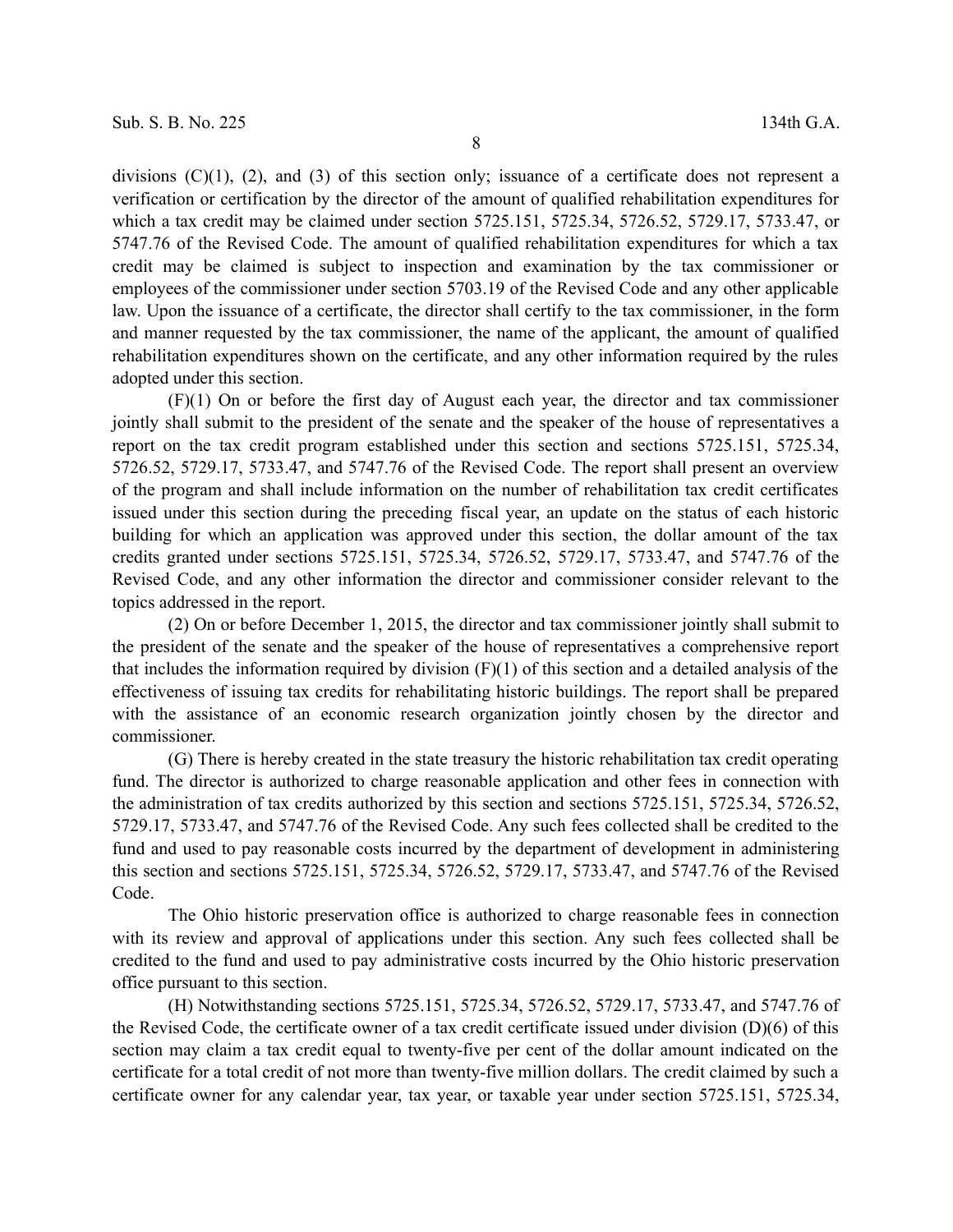5726.52, 5729.17, 5733.47, or 5747.76 of the Revised Code shall not exceed five million dollars. If the certificate owner is eligible for more than five million dollars in total credits, the certificate owner may carry forward the balance of the credit in excess of the amount claimed for that year for not more than five ensuing calendar years, tax years, or taxable years. If the credit claimed in any calendar year, tax year, or taxable year exceeds the tax otherwise due, the excess shall be refunded to the taxpayer.

(I) Notwithstanding sections 5725.151, 5725.34, 5726.52, 5729.17, 5733.47, and 5747.76 of the Revised Code, the following apply to a tax credit approved under this section after the effective date of this amendment and before July 1, 2024:

(1) The certificate holder may claim a tax credit equal to thirty-five per cent of the dollar amount indicated on the tax credit certificate if any county, township, or municipal corporation within which the project is located has a population of less than three hundred thousand according to the 2020 decennial census. The tax credit equals twenty-five per cent of the dollar amount indicated on the certificate if the project is not located within such a county, township, or municipal corporation.

(2) The total tax credit claimed under section 5725.151, 5725.34, 5726.52, 5729.17, 5733.47, or 5747.76 of the Revised Code for any one project shall not exceed ten million dollars for any calendar year, tax year, or taxable year.

(3) If the credit claimed in any calendar year, tax year, or taxable year exceeds the tax otherwise due, the excess shall be refunded to the taxpayer, subject to division  $(I)(2)$  of this section.

(J) The director of development, in consultation with the director of budget and management, shall develop and adopt a system of tracking any information necessary to anticipate the impact of credits issued under this section on tax revenues for current and future fiscal years. Such information may include the number of applications approved, the estimated rehabilitation expenditures and rehabilitation period associated with such applications, the number and amount of tax credit certificates issued, and any other information the director of budget and management requires for the purposes of this division.

(K) For purposes of this section and Chapter 122:19-1 of the Ohio Administrative Code, a tax credit certificate issued under this section is effective on the date that all historic buildings rehabilitated by the project are "placed in service," as that term is used in section 47 of the Internal Revenue Code.

Sec. 5701.11. The effective date to which this section refers is the effective date of this section as amended by S.B. 18 of the 134th general assembly, March 31, 2021.

 $(A)(1)$  Except as provided under division  $(A)(2)$  or  $(B)$  of this section, any reference in Title LVII or section 149.311, 3123.90, 3770.073, or 3772.37 of the Revised Code to the Internal Revenue Code, to the Internal Revenue Code "as amended," to other laws of the United States, or to other laws of the United States, "as amended," means the Internal Revenue Code or other laws of the United States as they exist on the effective date March 31, 2021.

(2) This section does not apply to any reference in Title LVII of the Revised Code to the Internal Revenue Code as of a date certain specifying the day, month, and year, or to other laws of the United States as of a date certain specifying the day, month, and year.

(B)(1) For purposes of applying section 5733.04, 5745.01, or 5747.01 of the Revised Code to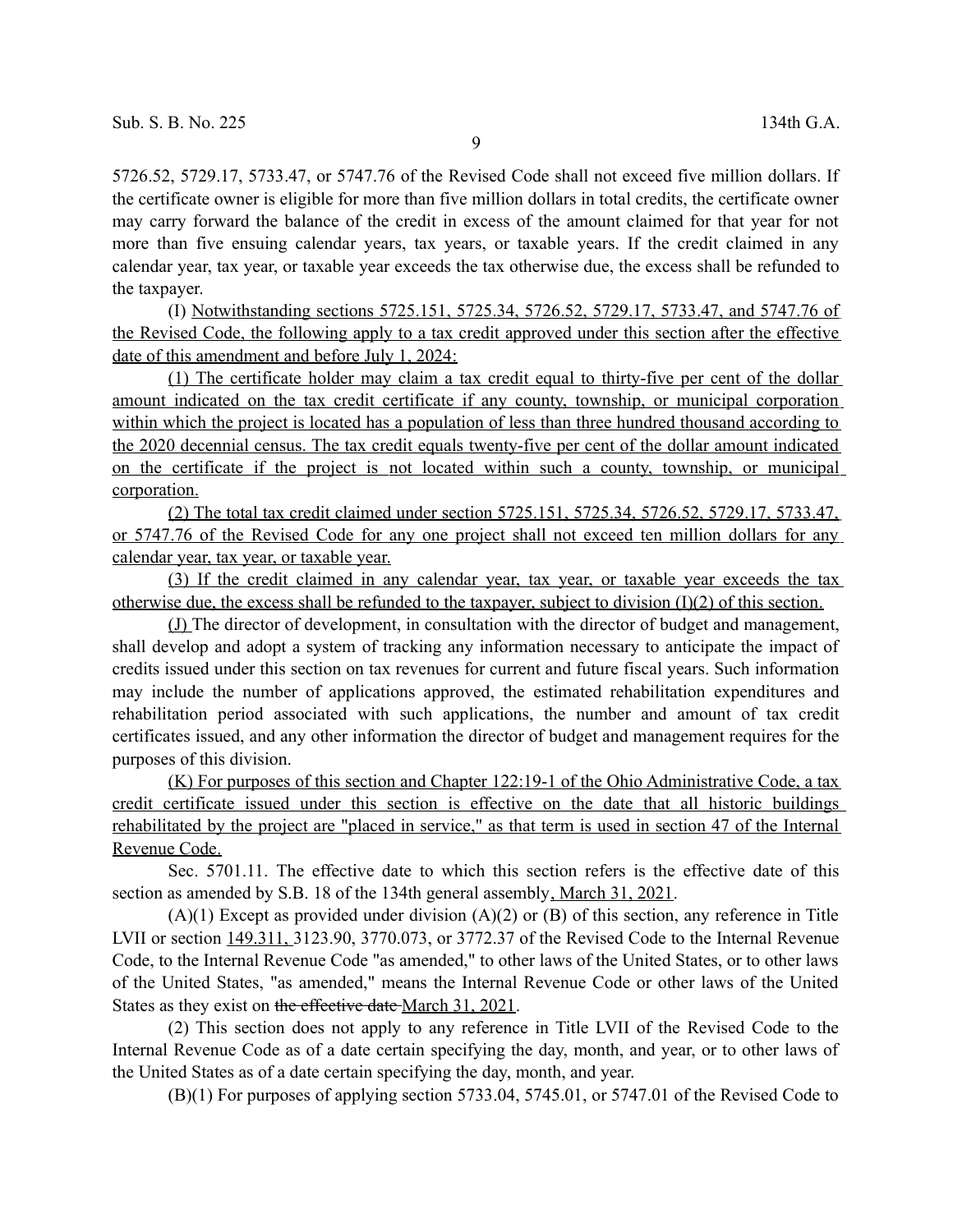a taxpayer's taxable year ending after March 27, 2020, and before the effective date March 31, 2021, a taxpayer may irrevocably elect to incorporate the provisions of the Internal Revenue Code or other laws of the United States that are in effect for federal income tax purposes for that taxable year if those provisions differ from the provisions that, under division (A) of this section, would otherwise apply. The filing by the taxpayer for that taxable year of a report or return that incorporates the provisions of the Internal Revenue Code or other laws of the United States applicable for federal income tax purposes for that taxable year, and that does not include any adjustments to reverse the effects of any differences between those provisions and the provisions that would otherwise apply, constitutes the making of an irrevocable election under this division for that taxable year.

(2) Elections under prior versions of division (B)(1) of this section remain in effect for the taxable years to which they apply.

SECTION 2. That existing sections 122.84, 149.311, and 5701.11 of the Revised Code are hereby repealed.

SECTION 3. As used in this section, "historic building," "owner," "rehabilitation," and "qualified lessee" have the same meanings as in section 149.311 of the Revised Code, as amended by this act.

The owner or qualified lessee of a historic building that was approved for a tax credit under section 149.311 of the Revised Code after June 30, 2020, and before the effective date of the amendment of that section by this act, may reapply for a tax credit under that section, as amended by this act. The form of the new application, the manner in which it is submitted to the Director of Development, and the criteria and procedures used by the Director in reviewing, evaluating, and, if applicable, approving it shall be the same that apply to any other tax credit application submitted under section 149.311 of the Revised Code, as amended by this act. If the application is approved in fiscal year 2023 or 2024, and construction of the project has not yet commenced at the time of approval, the credit amount shall be computed as described in division (I) of section 149.311 of the Revised Code, as amended by this act.

The enhanced credit authorized by this section and by division (I) of section 149.311 of the Revised Code, as amended by this act, replaces the standard credit computed under section 5725,151, 5725.34, 5726.52, 5729.17, 5733.47, or 5747.76 of the Revised Code. No person may claim both the enhanced credit and the standard credit for the same rehabilitation project or, if the project is planned to be completed in stages, the same phase of a rehabilitation project.

For the purpose of this section, construction of a rehabilitation project commences when physical work on the project begins, including actual construction or deconstruction in preparation for construction. Construction of a project does not commence merely because preliminary activities such as planning, designing, securing financing, exploring, researching, or developing plans and specifications have begun. Stabilizing a building to prevent deterioration, environmental abatement, and work necessary to qualify a building for the National Register of Historic Places do not constitute commencement of construction.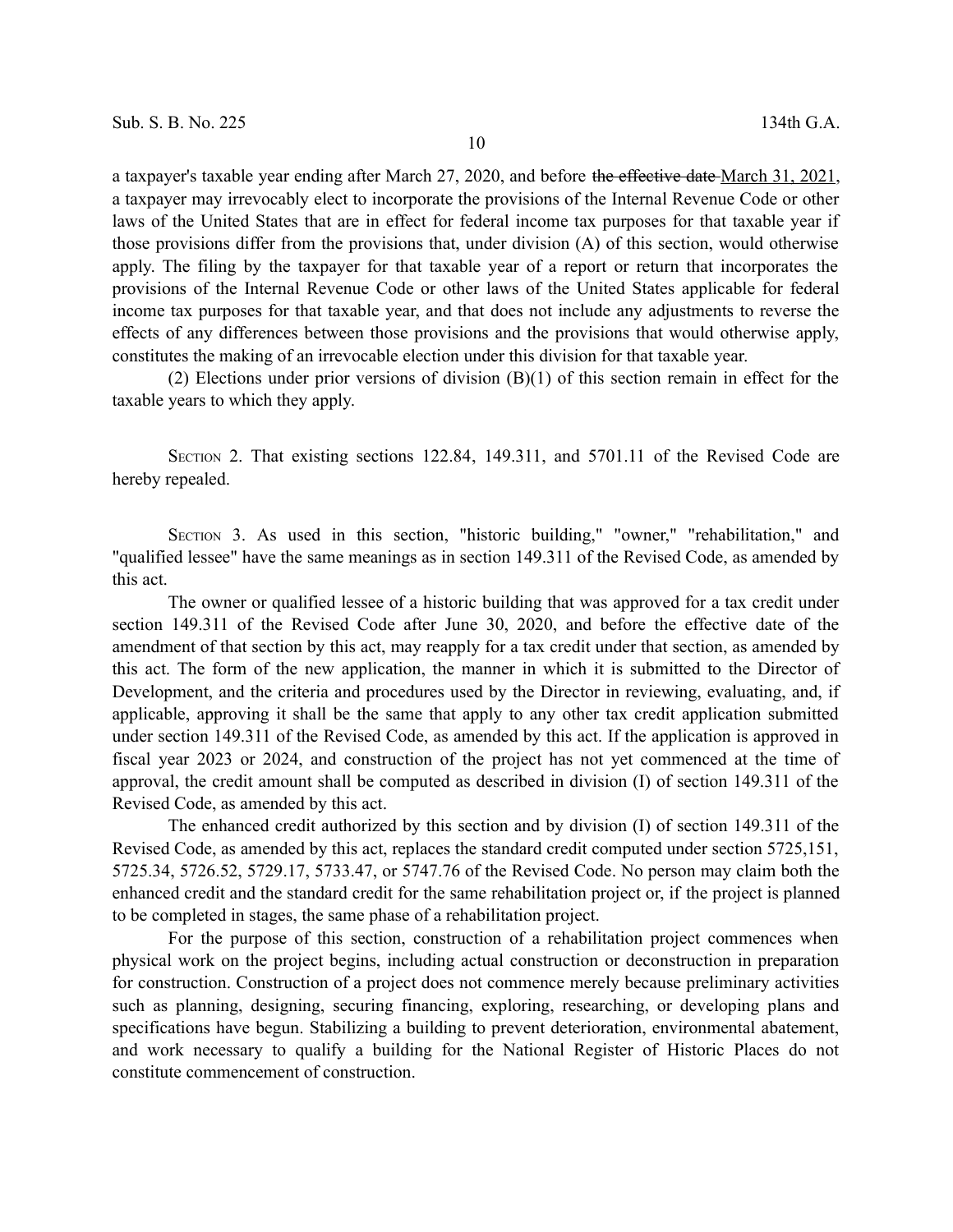SECTION 4. Notwithstanding any provision of S.B. 51 of the 63rd General Assembly and any amendments thereto to the contrary, the City of Canton, Ohio, shall not be required to appoint a board of trustees to take charge of property bequeathed to the city under that law. The City of Canton may distribute all moneys, and all proceeds from such moneys, bequeathed to the city under that law and all amendments thereto to the Canton Ex-Newsboys Association or any other charitable organization.

SECTION 5. That Section 803.210 of H.B. 110 of the 134th General Assembly be amended to read as follows:

Sec. 803.210. The amendment by this act-H.B. 110 of the 134th General Assembly of sections section 5709.40 and 5709.41 of the Revised Code applies to any proceedings projects commenced or completed, or ordinances adopted, on, before, or after the amendment's effective date September 30, 2021, and, so far as the amendment supports the actions taken, also applies to proceedings that, on that effective date, are pending or in process, notwithstanding the applicable law previously in effect. Any proceedings pending or in progress on that effective date shall be deemed to have been taken in conformity with that amendmentprovided that, with respect to projects commenced or completed, or ordinances adopted, before September 30, 2021, the legislative authority of the municipal corporation adopts an ordinance after September 30, 2021, to confirm the applicability of the amendment to the project or ordinance. The amendment by that act of section 5709.41 of the Revised Code applies to ordinances adopted after September 30, 2021, and also to ordinances adopted on or before that date if, and to the extent that, the ordinance either specifies the tax year in which the exemption commences, provides that the exemption commences in the tax year in which the value of an improvement exceeds a specified amount or in which the construction of one or more improvements is completed, or allows for the exemption to commence in different tax years on a parcel-by-parcel basis.

SECTION 6. That existing Section 803.210 of H.B. 110 of the 134th General Assembly is hereby repealed.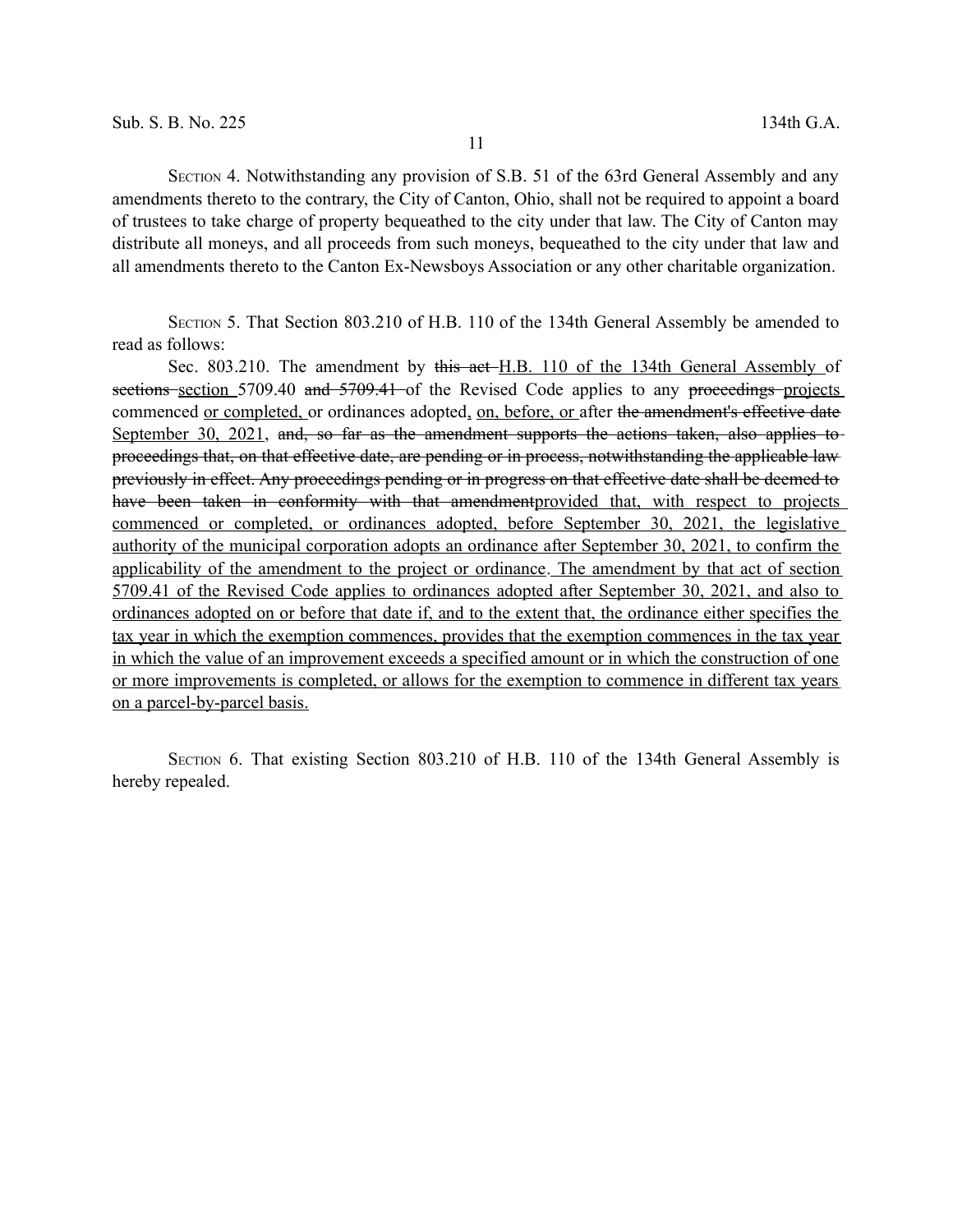Sub. S. B. No. 225 134th G.A.

*Speaker \_\_\_\_\_\_\_\_\_\_\_\_\_\_\_\_\_\_\_ of the House of Representatives.*

*President \_\_\_\_\_\_\_\_\_\_\_\_\_\_\_\_\_\_\_ of the Senate.*

Passed \_\_\_\_\_\_\_\_\_\_\_\_\_\_\_\_\_\_\_\_\_\_\_\_, 20\_\_\_\_

Approved \_\_\_\_\_\_\_\_\_\_\_\_\_\_\_\_\_\_\_\_\_\_\_\_, 20\_\_\_\_

*Governor.*